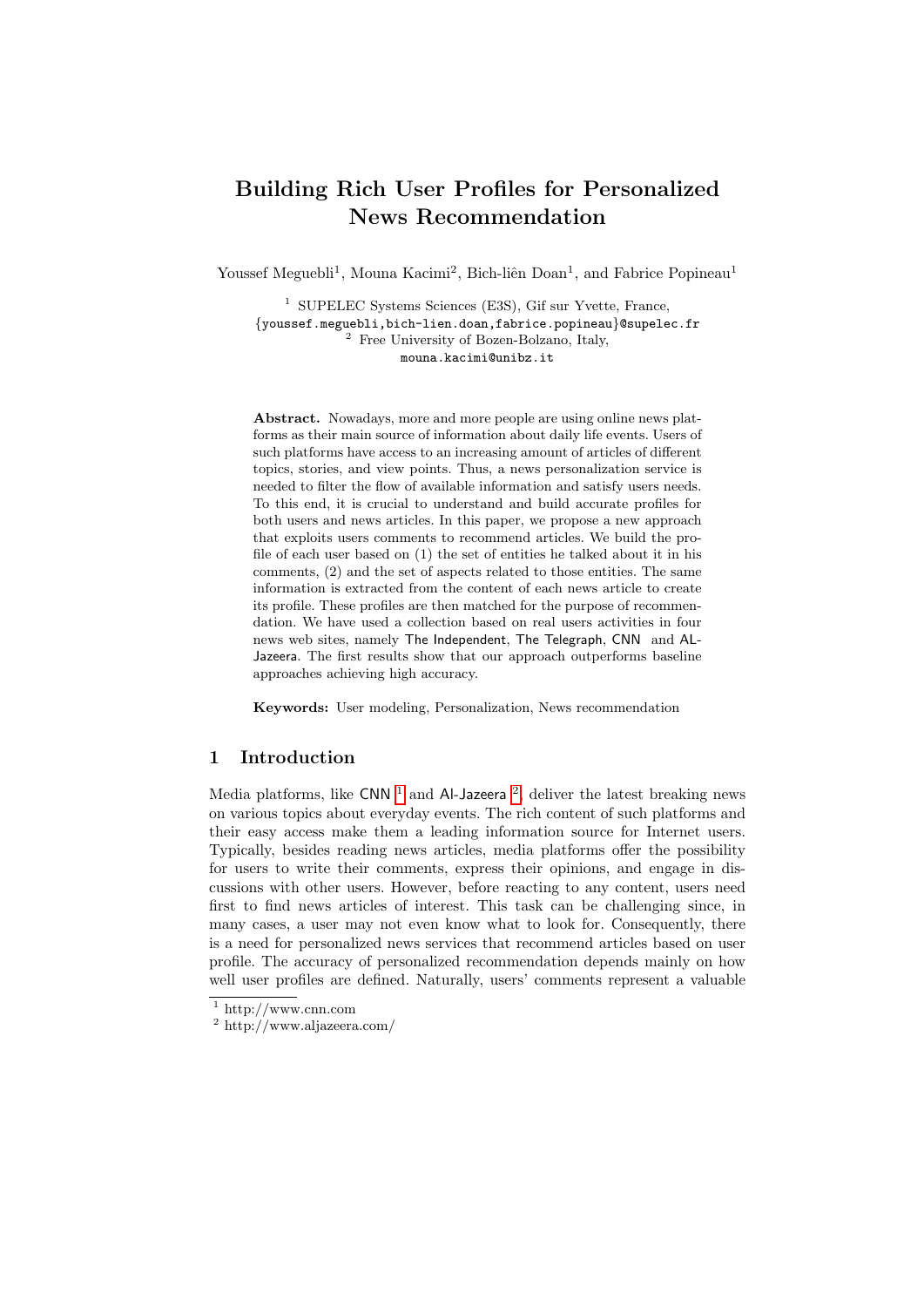information source since they reflect not only interesting entities for users but also more details about which entity aspects they are interested on. Therefore, several past studies have exploited, in different ways, users' comments for news recommendation  $[1-5,7-9,11]$  $[1-5,7-9,11]$  $[1-5,7-9,11]$  $[1-5,7-9,11]$  $[1-5,7-9,11]$ . Most of the approaches use tweets  $[2-4,7,11]$  $[2-4,7,11]$  $[2-4,7,11]$  $[2-4,7,11]$  and few others [\[1,](#page-7-0) [5,](#page-7-1) [9\]](#page-7-3) exploit users' comments on news websites. hmueli et. al., [\[9\]](#page-7-3) restrict user profile to a set of tags extracted from related comments. Abbar et. al., [\[1\]](#page-7-0) build the profile of each user based on the set of entities he has commented on with their related sentiments. While the proposed approach is interesting, it does not exploit all available information in users' comments and thus it provides incomplete profiles. The reason is that a user can be interested to a specific entity when it is related to a given aspect and can be not interested on it when it concerns another aspect. For instance, we can have a user who is interested by the entity Tunisia when it is related to the aspect Tourism and be not interested when it is related to the aspect *Election*. In this paper, we propose a personalized news recommendation approach that pays particular attention to interesting aspects for each entity. To this end, we introduce a new approach that models the profile of users and articles based on a set of tuples representing entities and their aspects. The idea is to have a fine-grained description of users and articles regarding general topics together with more specific issues. The profile of a user is extracted from the set of comments he provides in the news platform, and the article profile is extracted from its content and described by a set of tuples  $(entity, aspect)$ . We define each profile by two main components:  $(1)$ entities which reflect well defined concepts such as persons, locations, organizations, objects, etc., and (2) their related aspects representing entity attributes or any abstract object. These profiles are then matched to recommend to each user the list of articles that match with user profile interests and the current article he is reading. We evaluate our approach using four real datasets including, The Independent <sup>[3](#page-1-0)</sup>, The Telegraph <sup>[4](#page-1-1)</sup>, CNN  $5$  and Al-Jazeera  $6$ . The experiments show that our approach outperforms baseline approaches with a large margin, in term of precision and NDCG.

## 2 Related Work

Exploiting user generated content in social networks to define users' interests have been extensively studied [\[2,](#page-7-5)[4,](#page-7-6)[7,](#page-7-2)[10,](#page-7-7)[11\]](#page-7-4). Stoyanovich et. al., [\[10\]](#page-7-7) leverage the tagging behavior of users to derive implicit social ties which were shown to serve as good indicator of user's interests. Chen et. al., [\[3\]](#page-7-8) exploits user Tweets to build a bag-of-words profile for each Twitter user. Abel et al., [\[2\]](#page-7-5) build hashtagbased, entity-based, and topic-based user profiles from Tweets, and show that semantic enrichment improves the variety and the quality of profiles. Other approaches [\[4,](#page-7-6) [7\]](#page-7-2) address the problem of extracting topics of interest in micro-

<span id="page-1-0"></span><sup>3</sup> http://www.independent.co.uk/

<span id="page-1-1"></span><sup>4</sup> http://www.telegraph.co.uk/

<span id="page-1-2"></span><sup>5</sup> http://www.cnn.com

<span id="page-1-3"></span> $^6$ http://www.aljazeera.com/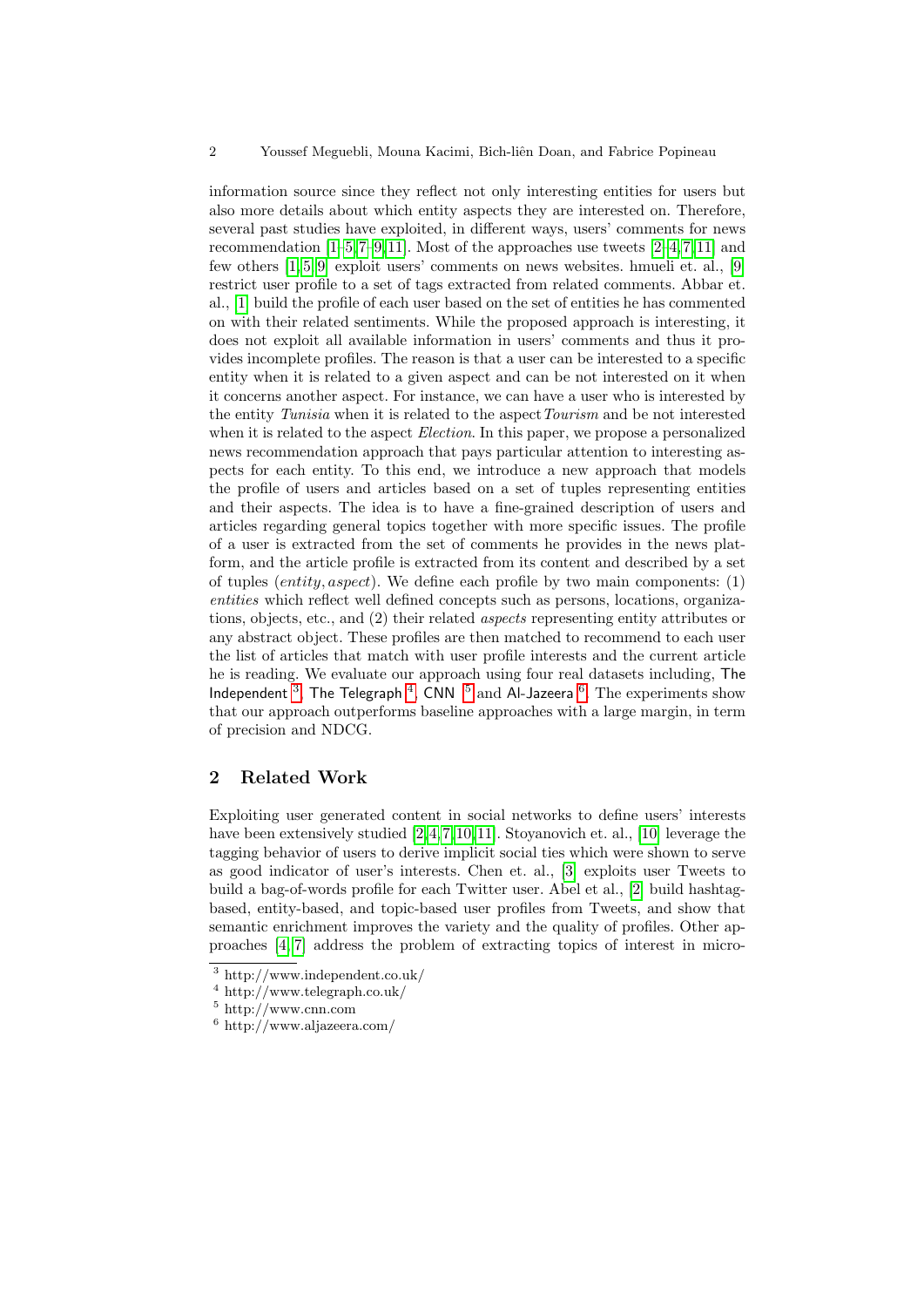blogging environments. Hong et.al., [\[4\]](#page-7-6) train a topic model on aggregated messages to improve the quality of topic detection in Tweets. Michelson et. al., [\[7\]](#page-7-2) use a knowledge base to disambiguate and categorize the entities in user Tweets and then develop users profiles based on frequent entity categories. Our work does not fall in the previous classes since we exploit richer and longer comments than Tweets. Thus, we relate our work to the second class of approaches  $[1, 5, 9]$  $[1, 5, 9]$  $[1, 5, 9]$ which exploit users' comments on news websites to build user profiles. Li et. al., [\[5\]](#page-7-1) enrich the content of each news article using users' comments and use the enhanced content to improve the accuracy of recommendation. However they do not build any user profile which results in a limited accuracy. Shmueli et. al., [\[9\]](#page-7-3) restrict user profile to a set of tags extracted from related comments using a bag-of-words model. The closest work to ours is by Abbar et. al., [\[1\]](#page-7-0) who build the profile of each user by extracting the set of entities he has commented on and their related sentiments. While the proposed approach is interesting, it does not exploit the different aspects of entities to have a more precise profile. In our work, we model user profile as set of interests reflected by the conjunction of entities and aspects. Another line of research related to this work is recommender systems [\[1](#page-7-0)[–3,](#page-7-8) [5,](#page-7-1) [8,](#page-7-9) [9\]](#page-7-3). Two main strategies of recommender systems have been adopted and mostly combined in previous works. First, content filtering strategy creates a profile for each user or seed article and then recommends the best matching articles based on the user profile, the seed article, or both. Second, collaborative filtering strategy relies only on past user behavior without requiring the creation of explicit profiles. In our work, we adopt a content filtering strategy to recommend news articles to users based on their profile and potentially also on the article they are currently reading.

## 3 Personalized News Recommendation

#### 3.1 Problem Definition

Our goal is to propose a personalized news recommendation model tailored to users' interests. Typically, interests represent the conjunction between entities and their related aspects. Entities reflect well defined concepts such as persons, location, organizations or objects, for example "Aalborg", "UMAP", and "United Nation". While aspects reflect some specific issues related to the list of entities such as "illegal immigration", "recommender systems", or "humanity acts". In our setting, we identify the interests of a given user based on the comments he has posted on the news platform. Using this information, the personalized news recommendation works as follows: Given a target user who is reading a seed article, we recommend a set of news articles that (1) are similar to the seed topic article for not deviating far away from user's interests and (2) match with specific issues that interest the user profile. The idea behind is to select, first, new articles that belong to the same topic than the seed article and then choose a subset that match with user interests. Formally, we define  $U$  as the set of users of a given news platform, and A as the set of articles provided by the news platform. Each user  $u_i \in U$  provides a set of comments  $C_i$  about a set of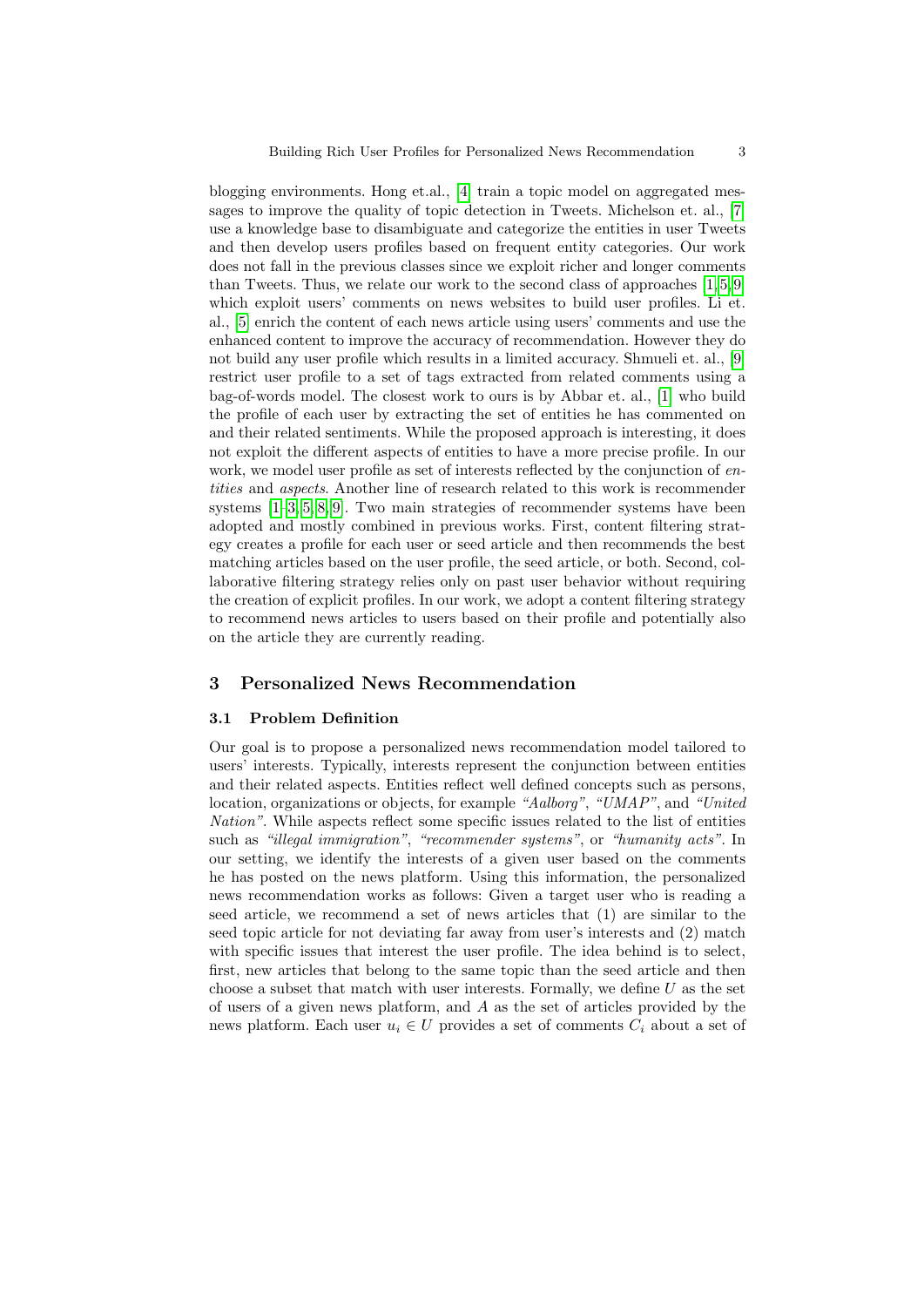articles  $A'$  where  $A' \subset A$ . We assign to each user  $u_i$  a profile  $P_{u_i}$ , extracted from the set of his comments  $C_i$ , which reflects his specific issues about what he reads in the past. Similarly, we assign to each article  $a_j$  a profile  $P_{a_j}$  extracted from its content. When user  $u_i$  is reading article  $a_j$ , we proceed as follows. First, we compute the similarity between the article profile  $P_{a_j}$  and the profiles of the set of articles  $A_t$  where  $A_t \subset A$  and  $A_t$  corresponds to all the articles that were published in time interval  $t$ . In this way, we can restrict our search space to any time period specified by the user. The time interval can range from a few days to months depending on user needs. The set of articles  $A_t$  is then sorted from the most similar article to  $a_i$  to the least similar one resulting in list  $L_1$ . Second, we compute the similarity between the user profile  $P_{u_i}$  and the profiles of the articles contained in the set  $A_t$ , thus, providing another sorted list  $L_2$  from the most similar article to user profile  $P_{u_i}$  to the least similar one. As a last step, we aggregate the two lists  $L_1$  and  $L_2$  to obtain the final list of sorted articles from which we recommend the topk articles to user  $u_i$ .

#### 3.2 Modeling User and Article Profiles

Due to the fact that both user comments and articles can express different types of information, including objective and subjective ones, we model both contents in the same way using the same structure for their profiles. To this end, we start by transforming the content of each comment (article) to a set of sentences  $S$ , using  $OpenNLP<sup>7</sup>$  $OpenNLP<sup>7</sup>$  $OpenNLP<sup>7</sup>$ . From each sentence, we extract two main components. First, a set of entities, where entities represent well defined concepts such as persons, locations, organizations, objects, etc. For example, given the sentence "Obama" is wrong to give work permits to young illegal immigrants" we extract the entity "Obama". Second, we extract the set of aspects, where aspects can be entity attributes or some abstract objects. In the previous example, the set of aspects are: "Work permit and "illegal immigration". Note that for extracting entities we have used OpenCalais<sup>[8](#page-3-1)</sup> and for aspects we have used Zemanta<sup>[9](#page-3-2)</sup> to process a huge corpus containing 1, 101, 094 Wikipedia articles.

#### 3.3 Profile Similarity Measure

We have adopted cosine similarity to compute the similarity between profiles. This measure has been shown to be very effective in measuring similarity and detecting novelty between news articles [\[6\]](#page-7-10). In a standard search problem, a news article or user profile is represented by a vector of n dimensions where a term is assigned to each dimension and the value of the dimension represents the frequency of the term in the profile. In our setting we are interested in computing similarity between profiles described by a set of tuples, for this end we modify the vector representation as follows: each profile is represented by one vector

<span id="page-3-0"></span><sup>7</sup> http://opennlp.apache.org/

<span id="page-3-1"></span><sup>8</sup> http://www.opencalais.com

<span id="page-3-2"></span> $^9$ http://www.zemanta.com/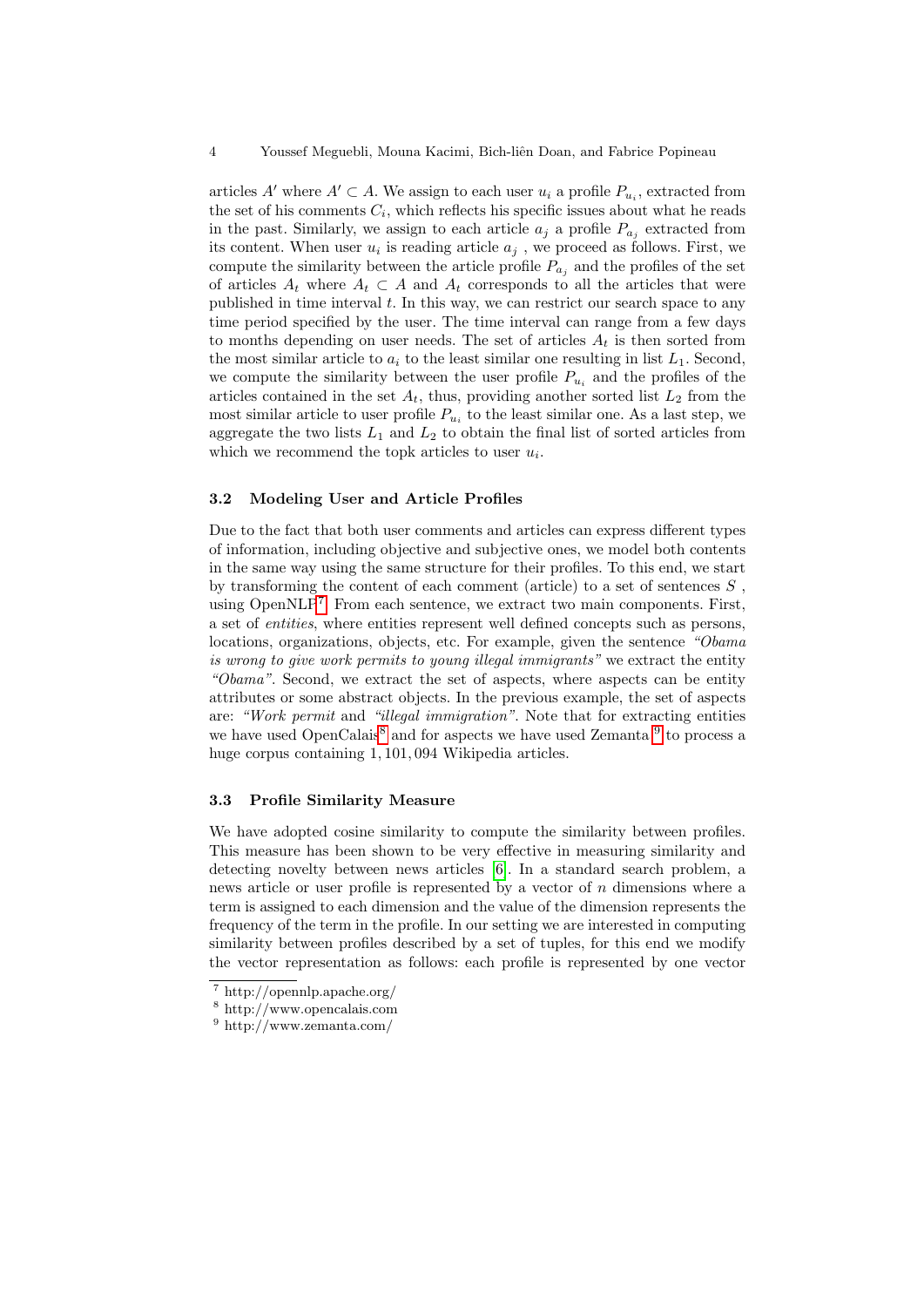representing the set of tuples and the value of each dimension represents the frequency of the tuple on news article or user profile.

## 4 Experiments

#### 4.1 Setup

We have crawled a dataset based on the activities of 164 users from The Independent news site. The choice of this site was based on the fact that it has a large number of active users that continuously post comments on articles of various topics. Additionally and more importantly, users of The Independent follow also other news websites including The Telegraph, CNN and Al-Jazeera, so they have access to different types of articles covering different aspects for the same entity. For each of those users, we have crawled his comments in the four news sites mentioned earlier. Additionally, we have collected all the articles commented by each user from May 2010 to December 2013. Statistics about the number of comments and articles from each news web site are shown in Table 1. To evaluate our approach, we have randomly selected 23 users. For each user we performed recommendation at different time points  $t_1, t_2, ... t_n$ . The reason behind time dependent evaluation is two fold: (1) to take into account profile updates since users continuously post comments bringing new information about their interests, and (2) to use data before time point  $t_i$  for recommendation and data starting from time point  $t_i$  for assessment, as described later. The time points  $t_1, t_2, ... t_n$  are chosen in such a way that between  $t_{i-1}$  and  $t_i$ , there is at least m comments posted by the user. In our experiments, we have set  $m = 100$  to have enough evidence that the user profile needs to be updated. This setting resulted in 189 rounds of recommendation. We have simulated the recommendation system in the following way. For each user and at each time point  $t_i$ , we build the user profile based on his comments posted before  $t_i$ . Then, we choose as a seed article the first article that the user commented after time point  $t_i$ . We choose an article commented by the user to make sure that it matches user's interests. Based on the seed article and the user profile we return a set of articles that are similar to the seed article and at the same time have similar interests as the expressed in the user profile. Figure 1 shows the distribution of articles by topic. We can see

| #Comments                         | 482, 073 |
|-----------------------------------|----------|
| $\#$ Independent articles 26, 096 |          |
| $\#\text{Telegraph articles}$     | 23, 154  |
| $\#\text{CNN}$ articles           | 535      |
| $\#$ Aljazeera articles           | 303      |

Table 1: Datasets Statistics

that most articles and comments concerns politics. Note that the list of the seed articles we have selected follow a very similar distribution to the overall set of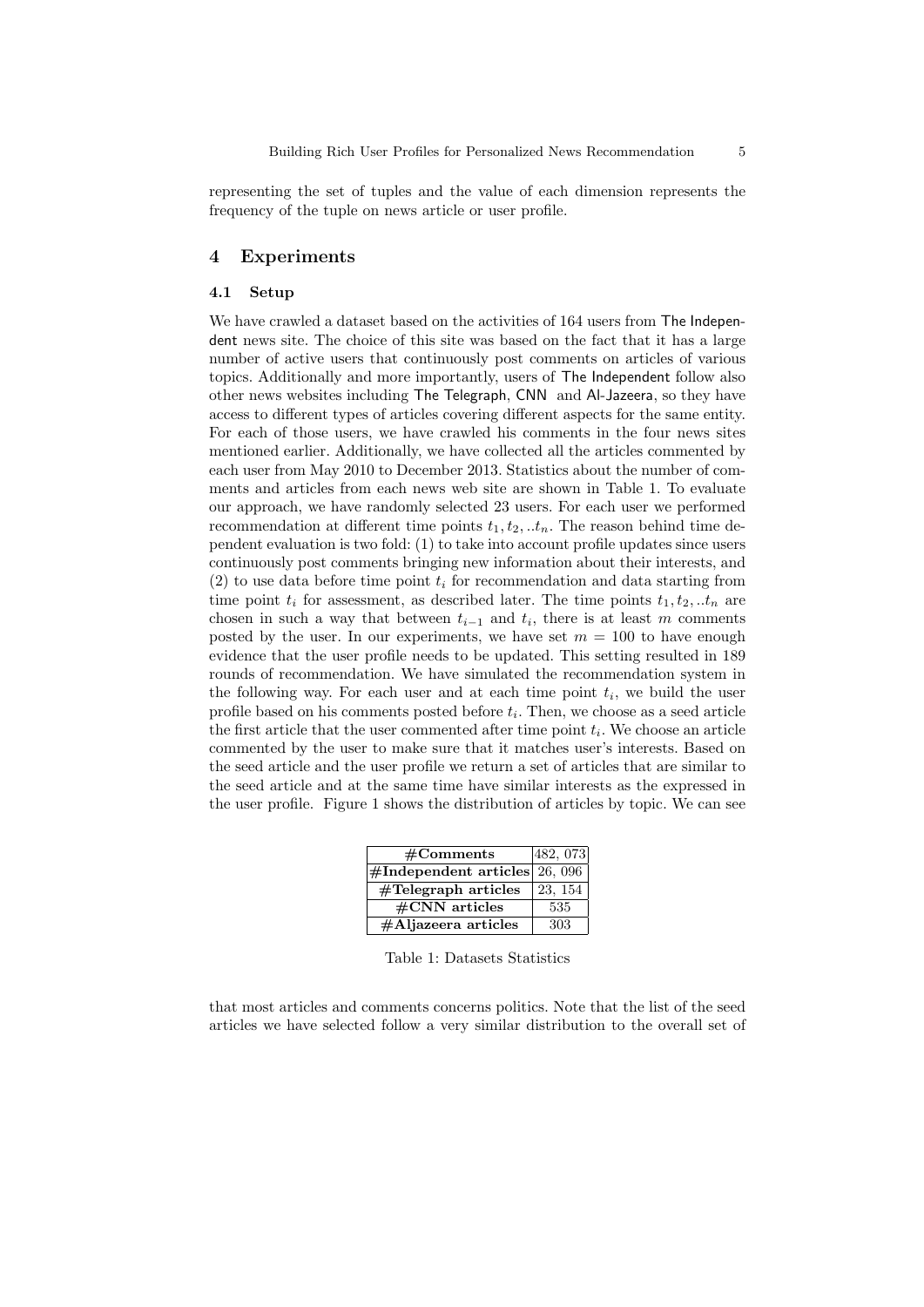6 Youssef Meguebli, Mouna Kacimi, Bich-liên Doan, and Fabrice Popineau

articles. To assess the effectiveness of our approach we have used an automatic evaluation to avoid the subjectivity of manual assessments. We have considered the action of commenting on an article to be an indicator that the article fits the interests of the user. Based on this assumption, we check the list of recommended articles. The one that user has commented on are considered relevant. Note that it is probable that we systematically underestimate the interest of the user . A person might well be interested in an article even though he does not comment on it.

### 4.2 Results

We use two baselines strategies to assess our approach. The first one is based on aspect-centric profiles for both users and articles. The aspects were generated from users' comments and news articles content using Zemanta Api as we described earlier. The second strategy is based on entity-centric profiles for both users and articles. This strategy has been proposed in [\[1\]](#page-7-0) and it represents our second baseline. We compare the two above strategies to our contribution where we define a global profile for both users and articles. To compare the results of the different strategies, we use Precision and NDCG at  $k$  ( $P@k$  and  $NDCG@k$ ). The  $P@k$  is the fraction of recommended articles that are relevant to the user considering only the top-k results. It is given by:

 $P@k = \frac{|Relevant \cdot Articles \cap topk \cdot Articles \cdot Results|}{|R}$ 



Fig. 1: Statistics about categories of used articles in Evaluation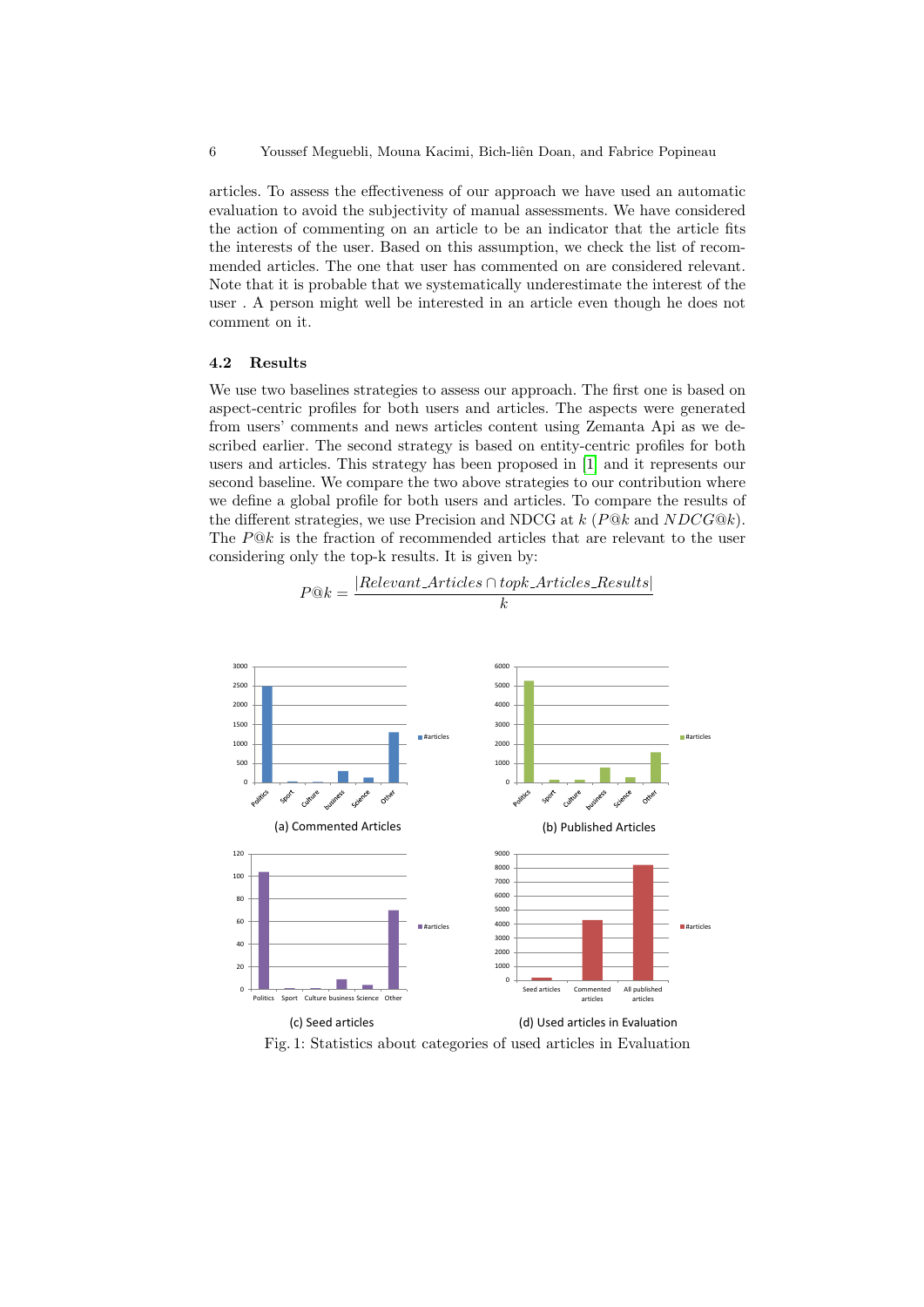Additionally, we compute  $NDCG$  to measure the usefulness (gain) of recommended articles based on their (geometrically weighted) positions in the result list. It is computed as follows:

$$
NDCG(E,k) = \frac{1}{|E|} \sum_{j=1}^{|E|} Z_{kj} \sum_{i=1}^{k} \frac{2^{rel(j,i)} - 1}{log_2(1+i)}
$$

where  $Z_{kj}$  is a normalization factor calculated to make NDCG at k equal to 1 in case of perfect ranking, and  $rel(j, i)$  is the relevance score of a news article at rank i. In our setting, relevance scores  $rel(j, i)$  have two different values: 1(relevant) if the news article was commented by the user  $u$ , and  $0$ (not relevant) if the news article was not commented by the user  $u$ . The precision and  $NDCG$ results for the three strategies are shown in Table 2. We can clearly see that

P@5 P@10 NDCG @5 NDCG @10 **Aspect-centric Profile**  $\begin{array}{|c|c|c|c|c|c|c|c|} \hline 0.396 & 0.392 & 0.734 & 0.689 \hline \end{array}$ 

| Entity-centric Profile $[1]$ 0.412 0.409 |            | 0.806 | 0.768 |
|------------------------------------------|------------|-------|-------|
| Global Profile                           | 0.52 0.507 | 0.855 | 0.797 |
|                                          |            |       |       |

Table 2: Precision and NDCG values for all users

our approach of using global profile outperforms the baseline approach with a gain of 10% in terms of precision and 5% in term of ranking at NDCG@5. We also observe that using only aspects to build user and article profiles performs worst. The reason is that most of the news articles do not address certain aspects without relating them to some entities. Thus, disregarding entities leads to poor results. Moreover, when viewpoints are expressed about entities, they usually refer to certain aspects of those entities. Thus, using only entities to build profiles penalizes the performance. Consequently the combination of both entities and aspects give the best results. Note that real precision values must be higher than the one presented here. The reason is that comments can tell us if a user is interested in an article or not but their absence does not mean the opposite.

## 5 Conclusion and Future Works

In this paper, we have proposed a personalized news recommendation approach that takes into account fined-grained users interests. Existing approaches used only tags and entities to model interests which does not contain complete information. Thus, we have proposed a new model for user and article profiles based on entities and their related aspects. We have performed experiments based on four news websites, namely The Independent, The Telegraph, CNN and Al-Jjazeera. The results show that using both entities and aspects in the profile outperforms both entity-centric and aspect-centric approach with a minimum